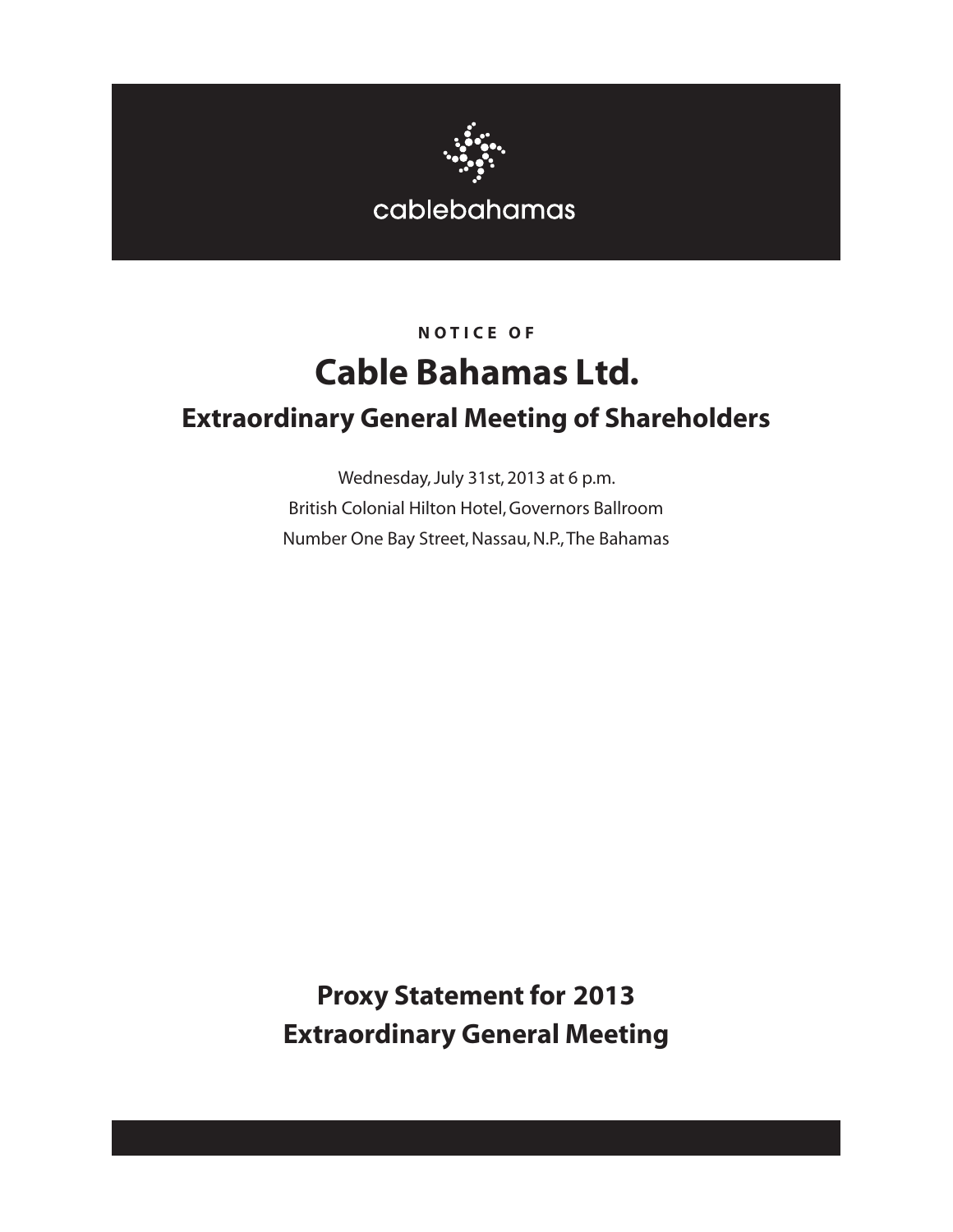# **NOTICE OF EXTRAORDINARY GENERAL MEETING**

| DATE:                     | Wednesday, July 31st, 2013 at 6 p.m.                                                                                                                                                                                                                                                                                                  |
|---------------------------|---------------------------------------------------------------------------------------------------------------------------------------------------------------------------------------------------------------------------------------------------------------------------------------------------------------------------------------|
| <b>PLACE:</b>             | <b>Governors Ballroom, British Colonial Hilton Hotel</b><br><b>Number One Bay Street, Nassau, The Bahamas</b>                                                                                                                                                                                                                         |
| <b>ITEMS OF BUSINESS:</b> | (1) To discuss and approve the acquisition of four (4) companies located in the<br>United States.                                                                                                                                                                                                                                     |
|                           | (2) Shareholders will vote on the following resolution that: "the Company should<br>proceed with all requirements to complete the acquisition of Summit Broadband<br>Inc., US Metropolitan Telecom, LLC, Marco Island Cable, Inc. and NuVu, LLC."                                                                                     |
| <b>RECORD DATE:</b>       | Holders of Ordinary Shares of record at the close of business on July 9th, 2013 are<br>entitled to vote at the meeting.                                                                                                                                                                                                               |
| <b>MAILING DATE:</b>      | July 9th, 2013                                                                                                                                                                                                                                                                                                                        |
| <b>PROXY VOTING:</b>      | It is important that your shares be represented and voted at the meeting. You can<br>vote your shares by appearing in person or by completing and returning the proxy<br>form enclosed. You can revoke a proxy at any time prior to its exercise at the meeting<br>by following the instructions in the accompanying proxy statement. |

By order of the Board of Directors:

hr.

 **Judith Smith** Secretary July 9th, 2013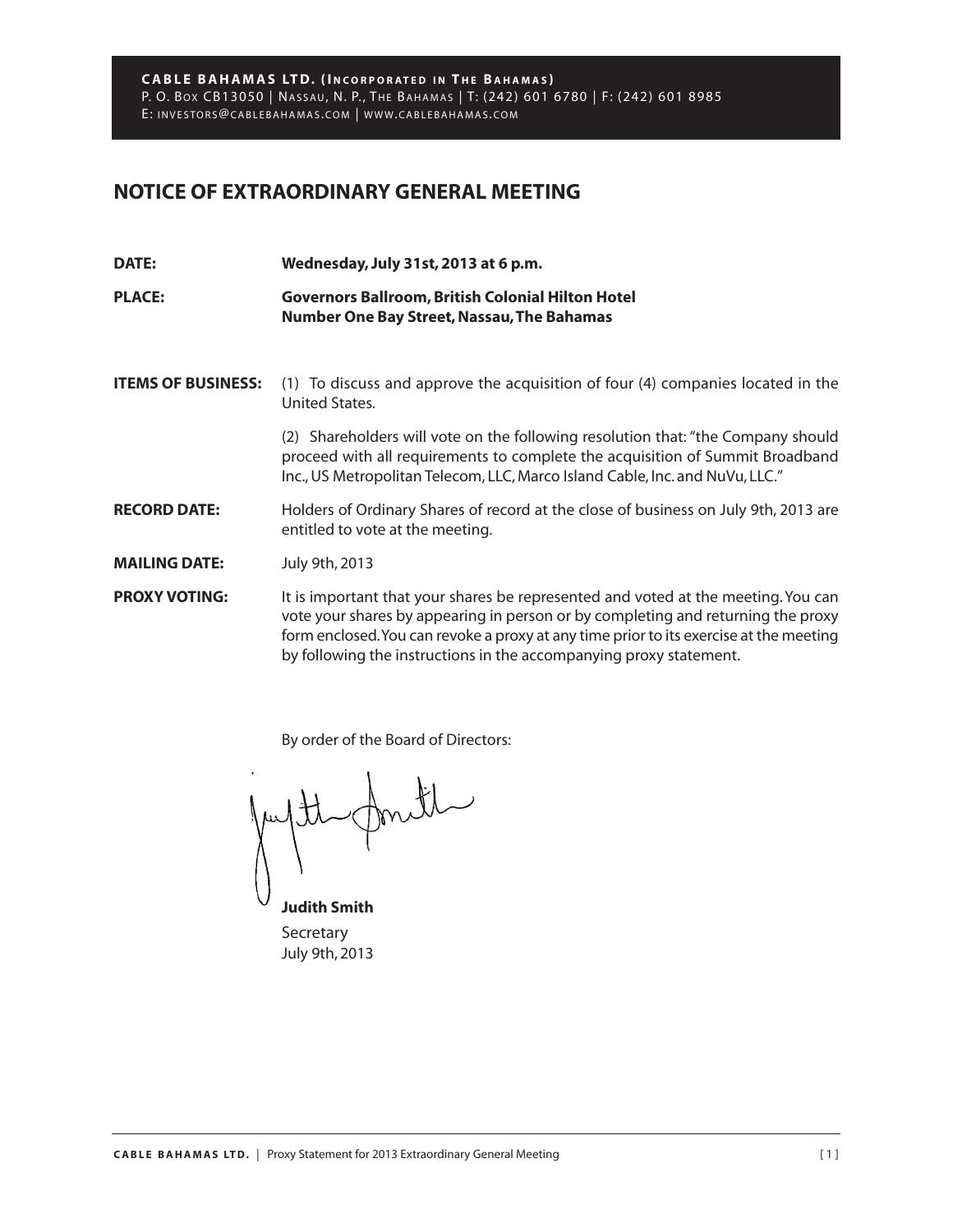# **PROXY STATEMENT**

We are providing these proxy materials in connection with the solicitation, by the Board of Directors of Cable Bahamas Ltd., (herein referred to as the "Company" or"Cable Bahamas") of proxies to be voted at an Extraordinary General Meeting of Shareholders and at any meeting following adjournment thereof.

The Company is calling the Extraordinary General Meeting for the purpose of obtaining the shareholders' approval of the transaction discussed in this Proxy Statement because regulatory approval in The Bahamas (see"Regulatory Approvals") for the transaction is conditioned thereon.

The Government of The Bahamas, through the Ministry of Finance, has stated the following conditions on its approval of the Transaction:

- *• The purchase price of Marco, Nuvu, USMT and Broadband will be considered and agreed by the Government Directors of Cable Bahamas (CB) Board, who will be given complete disclosure and resources to support their ability to consider and agree and make a determination on or before the EGM.*
- The payout of 'related parties' and 'insiders' of Broadband is to be based upon performance [at the *end of 30 months].The projected performance,upon which the payout will be determined,has been delivered to the Government. The terms of this payout is to be considered and agreed by the Government directors on or before the Extraordinary General Meeting of Shareholders.*
- *• Payment is to be made at closing to the "non related persons" and/or"non-insiders". The criteria to determine who are "non-related" or"non-insiders" will be determined by the Government directors after discussions with the other independent directors. For the avoidance of doubt, Franklyn Butler and Anthony Butler are considered independent directors.*
- *• Cable Bahamas'(CB) assets may be used assecurity forthe acquisition oftheMarco,Nuvu,USMT and Broadband provided that there be a "peel back" of the securitization over 30 months in accordance with the following metrics:*

*The Lenders would place a cap on the amount of the guarantee from CB at \$15 million once the following metrics are met by Summit Vista (SV) –*

- *• the consolidated leverage of SV islessthan or equal to 2.5X total debt/EBITDA;*
- *• the trailing 12 consolidated EBITDA of SV is greater than or equal to US\$25 million; and*
- *• the consolidated operations of SV is net free cash flow positive for 2 consecutive quarters based on projections acceptable to the Agent1 and subject to an amortization schedule acceptable to the Agent being put in place over the remaining term of the transaction.*
- *• All agreementsin support of these transactions must be considered and agreed by the independent directors. 2*
- The consideration will be paid to "related parties" and "insiders" at the end of 30 months from the date of closing, subject to the right of all parties at that time to discuss whether the best interests of *CB requires compensation by way of cash,orshares or a combination of both.*

<sup>1</sup> Royal Bank of Canada.

<sup>2</sup> Government Directors are Franklyn Butler and Anthony Butler.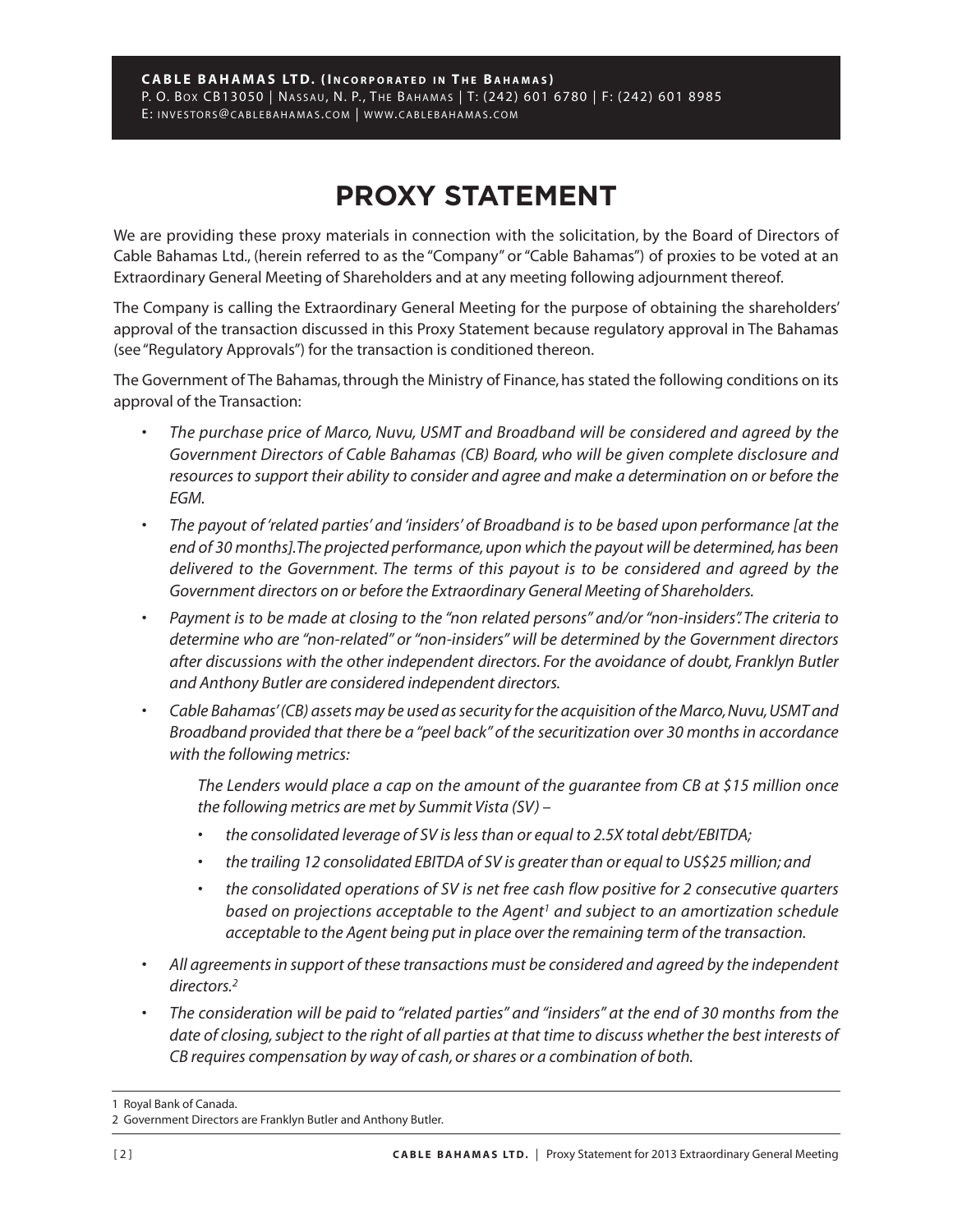- *• There must be an Extraordinary General Meeting (EGM) ofshareholdersto approve thistransaction.*
- *• The Government's position isthat Summit Vista has zero value.The matter of whether Summit Vista will be utilized to conduct businessin the US isto be decided by the independent directors.*
- *• All"penalties"and expenses/costs paid thusfar for thistransaction must be disclosed and no further expenses/costs or"penalties"may be incurred without the agreement of the independent directors.*
- Each side shall bear their own costs. The matter of whether there are costs and expenses which have *been incurred by CB in relation to the acquisition ofMarco,Nuvu,USMT and Broadband which ought to have been shared will be considered and agreed by the independent directors. In the event it is determined that costs and expenses ought to be'shared'prior to the EGM,the independent directors will decide the manner in which such costs and expenses will be paid.*

*Final approval of this transaction is expected upon the recommendation of the independent directors of Cable Bahamas and afterthe EGM. Itis agreed thatthe recommendation ofthe independent directors would be provided to the Government within 35 days3 which would allow for the completion of this transaction within 45 days.*

Shareholders are advised that no shareholder proposal has been filed. Further, no action is proposed by the Board of Directors which would create the possibility of a"dissenting shareholder"under Section 159 of The Companies Act, 1992. The Board of Directors is also not aware of any solicitation of proxies by a person or group adverse to present management of this Company.

You are cordially invited to attend the Extraordinary General Meeting on Wednesday July 31st, 2013 beginning at 6 p.m. Shareholders will be admitted beginning at 5:30 p.m. The meeting will be held at the Governors Ballroom at the British Colonial Hilton Hotel, Nassau, Bahamas.

We are mailing this proxy statement and accompanying forms of proxy and voting instructions on July 9th, 2013 to holders of record of the Company's ordinary shares as at the close of business on July 9th, 2013.

The Board of Directors and the management of the Company contemplate the solicitation of proxies by mail and through meetings. It is estimated that the proxy solicitation will cost \$15,000.

# **Proxy Submission**

A shareholder has the right to appoint a person or company (who need not be a shareholder), other than the persons designated by the directors as proxy holders in the accompanying form of proxy, to represent the shareholder at the meeting by striking out the names of the persons so designated and inserting the name of the chosen proxy holder in the blank space provided for that purpose in the form of proxy, or by completing and signing another proper form of proxy.A proxy must be in writing and must be executed by the shareholder or by an attorney authorised in writing.The proxy must arrive by mail or be delivered by hand to the offices of Bahamas Central Securities Depository Limited,Fort Nassau Centre,2nd Floor,British Colonial Hilton, Suite #202, P.O. Box N 9307, Nassau, The Bahamas no later than 4 p.m. on July 30th, 2013.

# **Revocation of Proxy**

A shareholder who executes and returns the accompanying form of proxy may revoke it by an instrument in writing executed by such shareholder or attorney authorised in writing and deposited at the offices of

#### 3 August 8th, 2013.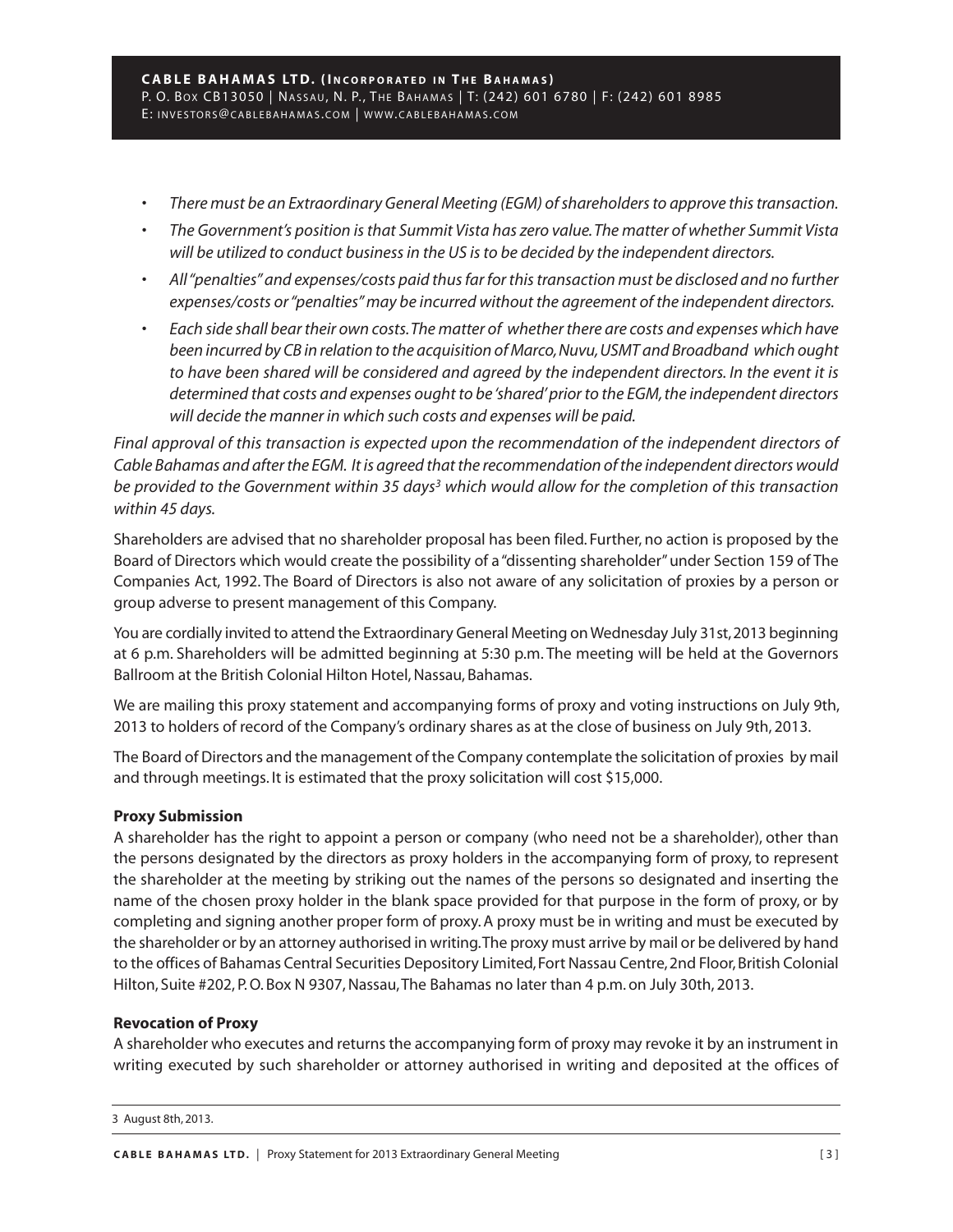**CABLE BAHAMAS LTD. (INCORPORATED IN THE BAHAMAS)** P. O. Box CB13050 | NASSAU, N. P., THE BAHAMAS | T: (242) 601 6780 | F: (242) 601 8985 E: INVESTORS@CABLEBAHAMAS.COM | WWW.CABLEBAHAMAS.COM

Bahamas Central Securities Depository Limited, at any time up to and including the last business day preceding the day of the meeting, or with the Chairman of the meeting on the day of the meeting prior to the commencement thereof or in any other manner permitted by law.

# **Voting by Proxy**

All shares entitled to vote and represented by properly completed proxies received prior to the meeting and not revoked will be voted at the meeting as specified by the shareholder. If you do not indicate how your shares should be voted on a matter included in the proxy form, the shares represented by your properly completed proxy will be voted in the affirmative for the proposal.

On the motion to adjourn the meeting to another time or place, the persons named as proxy and acting thereunder will have discretion to vote to the same extent as the person delivering the proxy would be entitled to vote.At the date this proxy statement went to press,we did not anticipate that any other matters would be raised at the meeting.

# **SHAREHOLDERS ENTITLEDTO VOTE ANDVOTING SECURITIES**

Shareholders at the close of business on the record date are entitled to notice of and to vote at the Extraordinary General Meeting.

On July 9th, 2013,there were 13,593,419 ordinary shares of par value \$1.00 each outstanding.

At the close of business on July 9th,2013,the following shareholder beneficially owned at least 10% or more of the Company's issued ordinary shares.

|                          | TABLE 1                                 |                             |
|--------------------------|-----------------------------------------|-----------------------------|
| <b>SHAREHOLDER</b>       | <b>NUMBER OF ISSUED ORDINARY SHARES</b> | <b>PERCENTAGE OWNERSHIP</b> |
| National Insurance Board | 3,034,483                               | 22.32%                      |

To the knowledge of the Company, there are no other shareholders who own 10% or more of the Company's issued ordinary shares.

# **QUORUM AND REQUIREDVOTE**

The presence, in person or by proxy, of members holding or representing one-fifth (1/5) of the subscribed and issued ordinary shares of the Company is necessary to constitute a quorum at the meeting. One-fifth (1/5) of the subscribed and issued ordinary shares of the Company equals 2,718,684.

# **Particulars of Matters to be Acted Upon**

The meeting has been convened to apprise and obtain the consent of shareholders to acquire four telecommunications companies in Florida.The four companies are:

- a. Marco Island Cable, Inc.("Marco Island")
- b. NuVu, LLC ("NuVu")
- c. US Metropolitan Telecom, LLC ("US Metro")
- d. Summit Broadband Inc.("Summit Broadband")

Collectively these four entities are referred to as the target companies (the"Target Companies").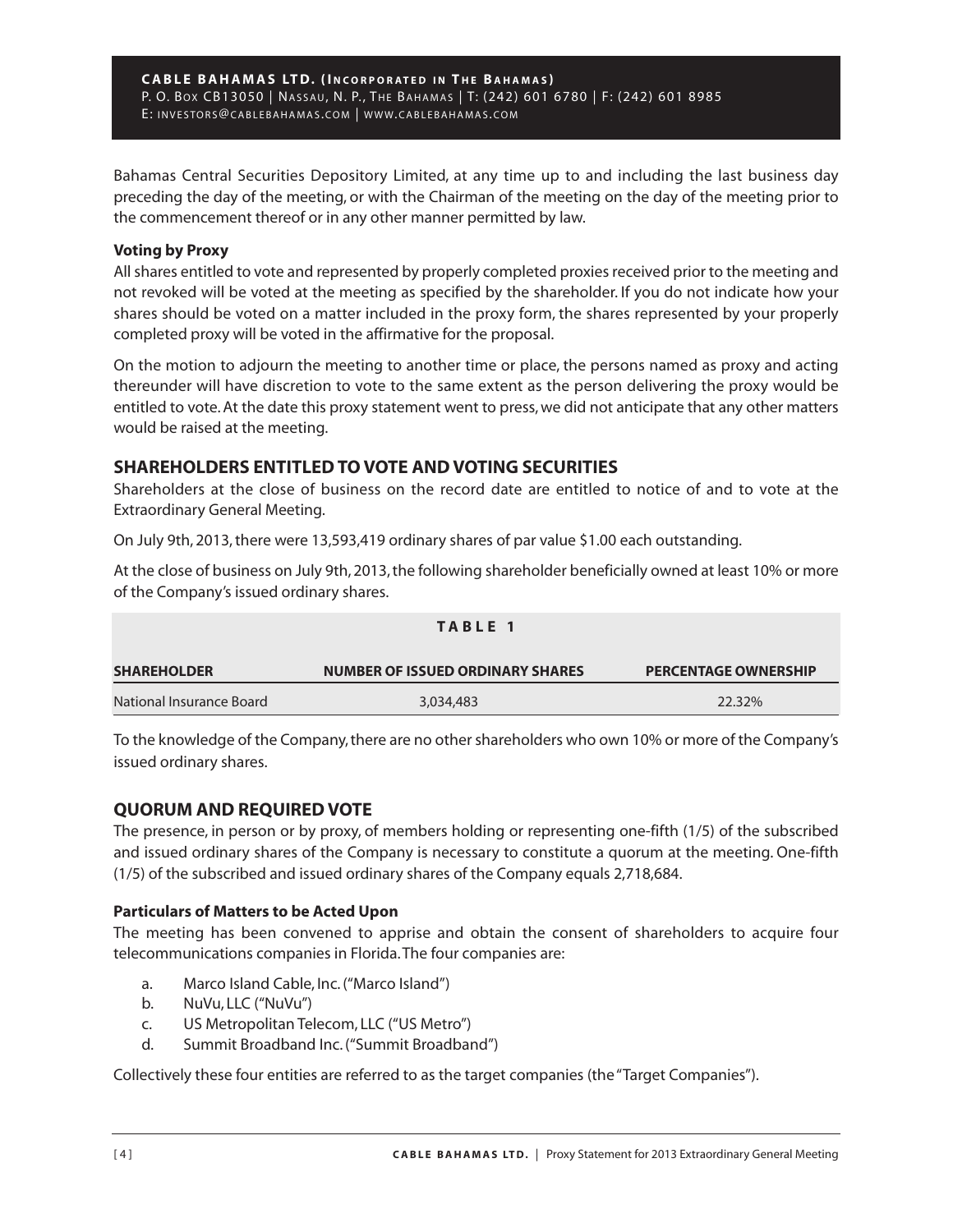You are asked to read carefully the information contained in this document.

This document contains forward looking statements which are estimates reflecting the best judgment of the Company's management. 4

This document isissued for the purpose of providing information to shareholders with regard to the subject of the Extraordinary General Meeting. The Directors collectively and individually accept full responsibility for the accuracy of the information given and confirm, having made all reasonable enquiries, that to the best of their knowledge and belief there are no other facts, the omission of which, would make any statement in the document misleading.

# **Overview**

Cable Bahamas began its current five-year strategic review in late 2011. In January 2012, Deloitte's Telecom and Business Group,based in Toronto,Canada ("Deloitte") was engaged to review and advise Cable Bahamas on its current market position and discuss areas of potential growth.It was Deloitte's view that the electronic communications market in The Bahamas was maturing and that Cable Bahamas should look abroad for growth opportunities. In the Spring of 2012, the management team proposed the package of acquisitions. The Directors who had a conflict of interest disclosed their interests and recused themselves from all meetings of the Board of Directors in which the Target Companies were discussed. The Board of Directors believed that the Target Companies met the long-term strategic objectives of the Company and thereafter appointed a special committee (the"Special Committee") to investigate and report to the Board of Directors on the merits of the proposal and, if meritorious, provide a proposed transaction structure and financing plan. The Special Committee comprised Gary Kain, Franklyn Butler, Sandra Knowles and Anthony Butler. The Special Committee approved the engagement of RBC Mergers and Acquisitions Group ("RBC M&A") to provide advisory and valuation services to the Company. RBC M&A prepared a report recommending the Company pursue acquiring the Target Companies. The Special Committee accepted the recommendation and the Board of Directors subsequently approved the pursuance of the Target Companies based on RBC's valuation. RBC also rendered a Fairness Opinion of the proposed consideration for each of the Target Companies.

#### **Interest of insiders**

The acquisition involves two insider parties: (1) Mr. Philip Keeping of New Providence, Bahamas who serves as Chairman of Cable Bahamas (but owns no shares in Cable Bahamas) has an indirect 25.06% ownership interest in Summit Broadband. (2) Troy d'Arville, of New Providence, Bahamas, a Cable Bahamas shareholder and director, has an indirect 15.21% ownership interest in Summit Broadband and also serves on the Board of Directors of Summit Broadband.Two other directors of the Company indirectly hold non-material interests (i.e., less than 2% in the aggregate) in Summit Broadband.

In March of 2013,the Board of Directors approved a loan from Mr. Keeping in the amount of US\$5 million to facilitate interim funding needs of Cable Bahamas to support the acquisition of the Target Companies. This loan was required and essential in order to extend the closing dates of the Target Companies' acquisition.

<sup>4</sup> The forward looking statements contained herein reflect the best judgment of the Company's management and advisors. Such statements are estimates only as future operating results are subject to uncertainties and risks which may or may not be within the Company's control. Actual results may therefore differ materially from those suggested by forward looking statements.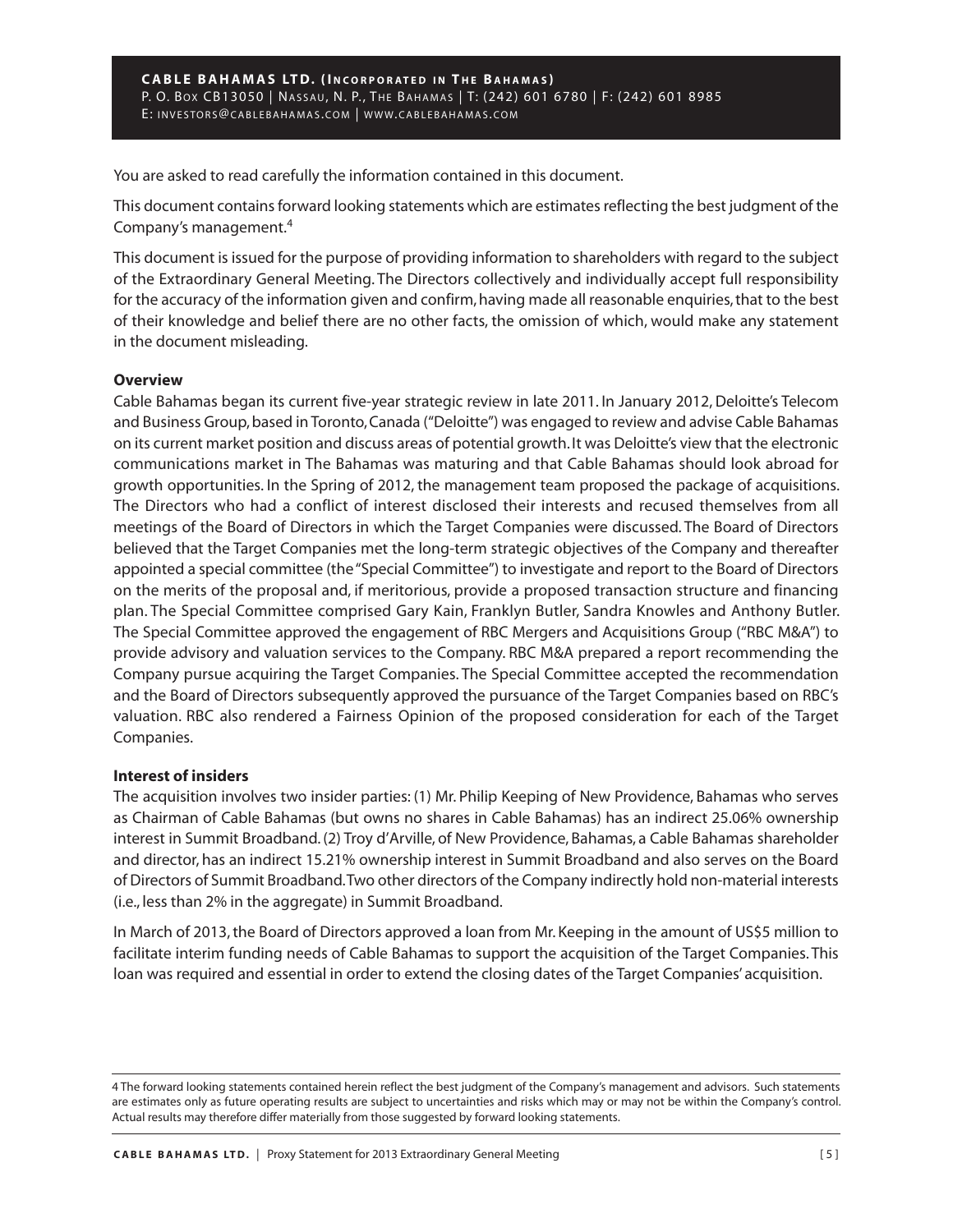# **Advisors to Special Committee**

The Special Committee was guided by the following advisors:

| TABLE <sub>2</sub>                                        |                                                             |                                                                                                                                       |  |  |  |  |
|-----------------------------------------------------------|-------------------------------------------------------------|---------------------------------------------------------------------------------------------------------------------------------------|--|--|--|--|
| <b>NAME</b>                                               | <b>AREA OF EXPERTISE</b>                                    | <b>SERVICES</b>                                                                                                                       |  |  |  |  |
| RBC Capital Markets Group                                 | Communications, Media &<br>Entertainment, Corporate Banking | Banking, credit advisory<br>and finance structuring                                                                                   |  |  |  |  |
| RBC Mergers &<br><b>Acquisitions Group</b>                | <b>Telecom Merger and Acquisition</b>                       | Merger and advisory services,<br>Valuation of the Target<br><b>Companies and Fairness</b><br>Opinion of acquisition<br>considerations |  |  |  |  |
| Deloitte LLP - Atlanta, GA<br>Deloitte & Touche - Bahamas | U.S. Tax & Financial<br><b>Accounting Diligence</b>         | Due diligence on the<br>financial state of the Target<br>Companies and tax planning                                                   |  |  |  |  |
| Holland & Knight LLP<br>Orlando, FL                       | U.S.Iaw                                                     | Due diligence on the Target<br>Companies / Corporate<br>structuring advice                                                            |  |  |  |  |
| Callenders & Co.                                          | <b>Bahamian Law</b>                                         | Advised on Bahamian laws<br>and requirements                                                                                          |  |  |  |  |

RBC's M&A team wasled by senior level merger and acquisition experts,each with over 20 years of experience and who have executed multi-billion dollar telecom and cable television transactions. RBC's senior bankers' M&A team are considered market leaders within the industry and the group is ranked among the top providers of advisory services in North America.

The total cost of all external advisors incurred and committed to date approximates \$2.6 million.

# **THE TRANSACTION**

# **Target Companies**

All of the Target Companies are privately held.

- 1. **Marco Island Cable, Inc.** was founded in 1995 as a cable broadband provider serving Marco Island, Florida.The business strategy is to provide cable television, Internet and telephone services to the bulk residential market (master-planned communities, apartment complexes or condominium developments).
- 2. **NuVu, LLC** was formed in 2011 and is an affiliate of Marco Island Cable. NuVu executes the same business strategy as Marco Island Cable but delivers services in the Bonita Springs, Naples and Ft. Myers, Florida markets.
- 3. **US Metropolitan Telecom, LLC** was formed in 2006 and has constructed a 200-mile metro fiberoptic network in southwest Florida. The network became operational in 2008. It currently offers Internet access,private line, voice,dark fibre and collocation services in Lee and Collier counties in Southwest Florida to commercial and wholesale telecom customers.
- 4. **Summit Broadband Inc.** was formed in 2009 for the express purpose of acquiring Orlando Telephone Company,Inc.,which commenced operationsin 1997.Summit Broadband isthe leading service provider delivering phone, Internet and cable television services for the hospitality sector in Orlando. Summit Broadband also provides telecommunications services to multi-dwelling units, enterprise and wholesale customers in Orlando.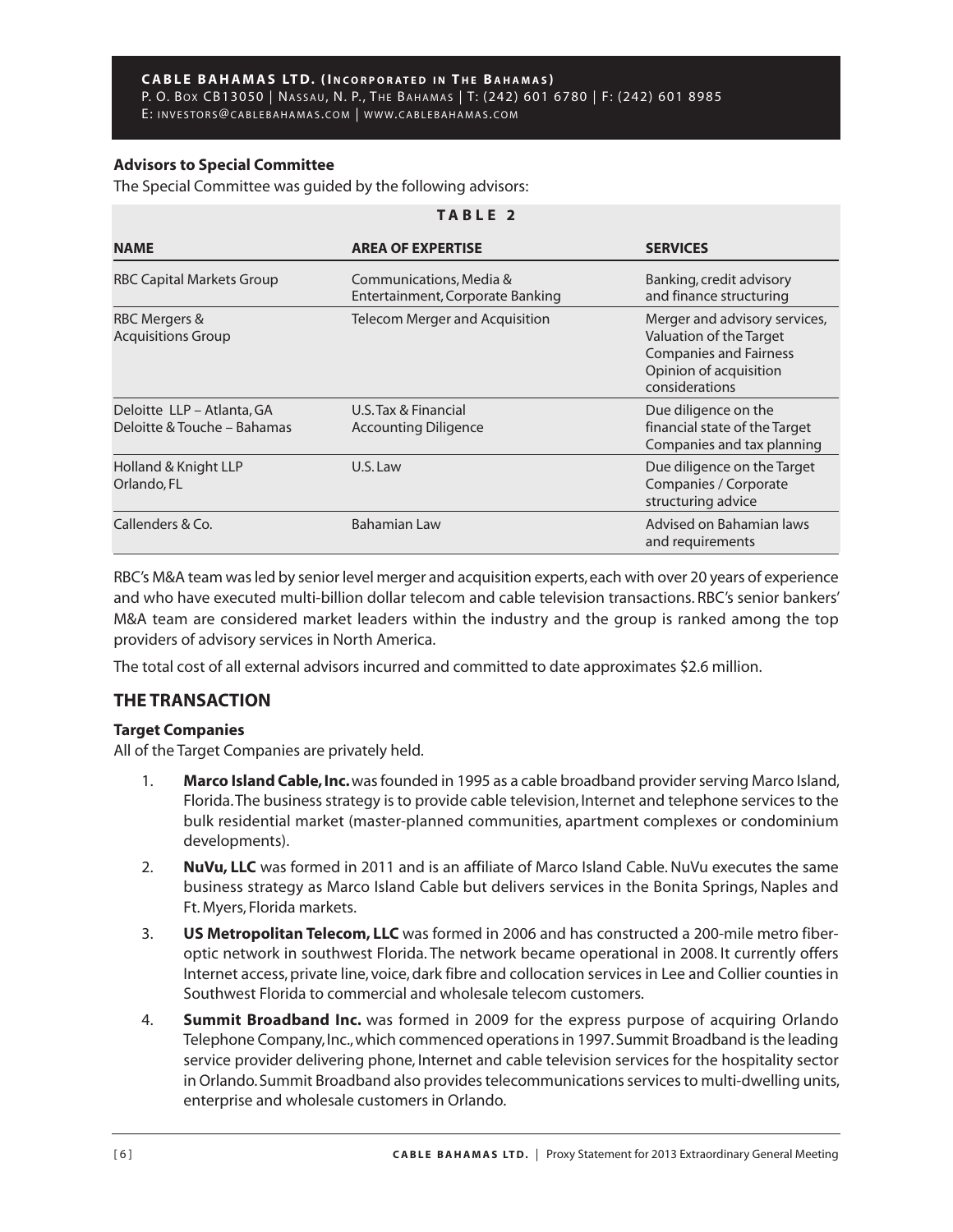#### CABLE BAHAMAS LTD. (INCORPORATED IN THE BAHAMAS) P. O. Box CB13050 | NASSAU, N. P., THE BAHAMAS | T: (242) 601 6780 | F: (242) 601 8985 E: INVESTORS@CABLEBAHAMAS.COM | WWW.CABLEBAHAMAS.COM

For the past two years, the Target Companies have achieved cumulative revenues and EBITDA in excess of US\$18 million and US\$3 million respectively. This represents a growth rate of 29.9% and 95.5% respectively.



# **Corporate Structure**

Cable Bahamas has incorporated a wholly-owned subsidiary in Florida named Summit Vista Inc. ("Summit Vista") which will be the holding company of the shares and interests of the Target Companies on completion of the acquisitions. The directors and officers of Summit Vista are directors and officers of Cable Bahamas. Figure 2 below depicts the corporate structure of Cable Bahamas prior to the acquisition of the Target Companies.

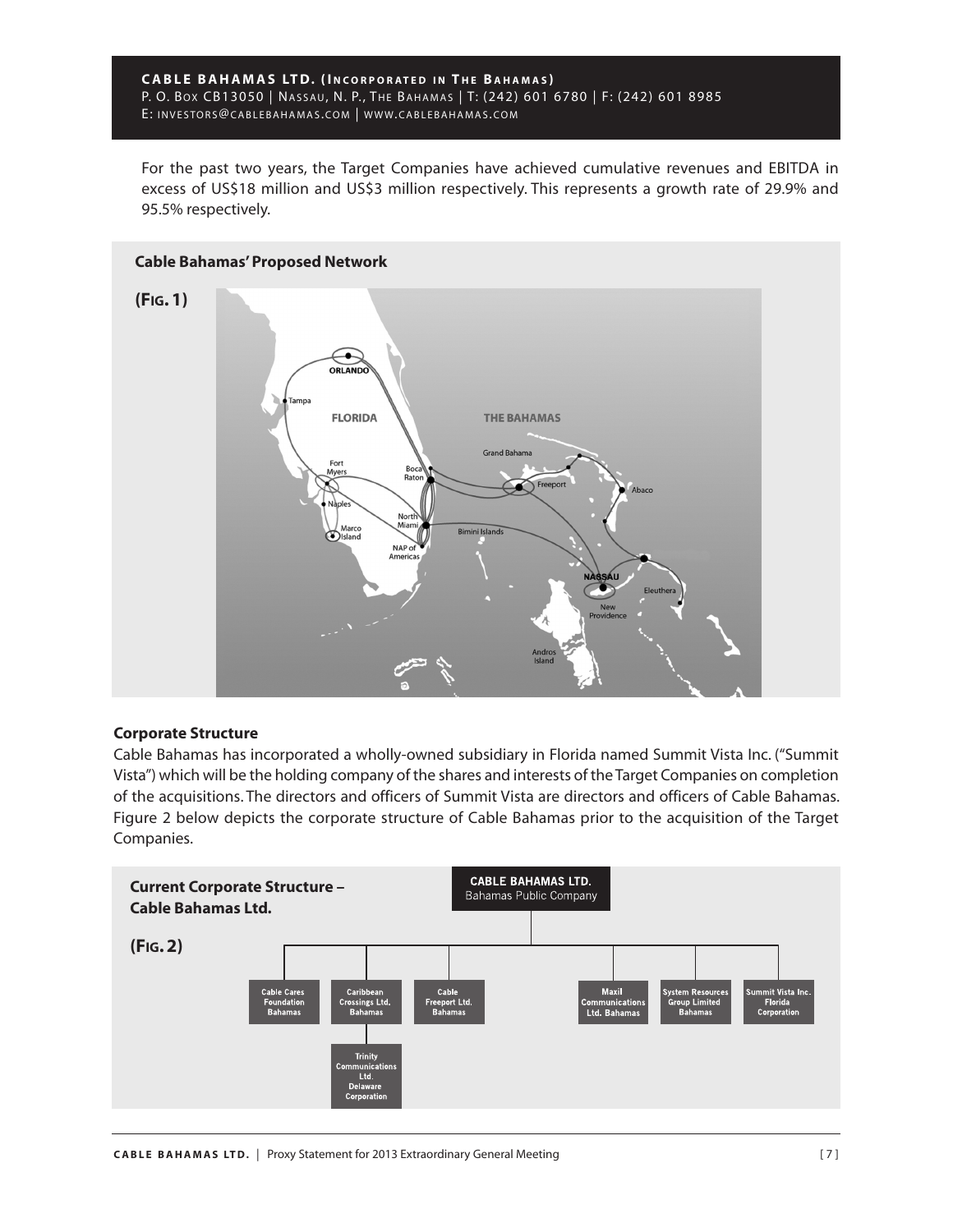

It is expected that Summit Vista will directly own the shares and interest of the Target Companies and administer all corporate duties on behalf of Cable Bahamas in Florida.The Proposed Post-Closing Corporate Structure is in Figure 3 on the following page:

Upon completion of the acquisition, existing management and staff will continue the daily businesses and operations of the Target Companies. The Company will oversee such businesses and operations as the sole shareholder of Summit Vista, but does not intend to consolidate or integrate the Target Companies directly into its own business and operations.

# **Overview of Target Companies**

Marco Island Cable, NuVu, and US Metro, together with Summit Broadband, present a unique opportunity with significant potential growth for Cable Bahamas. This opportunity is unique because the Target Companies' infrastructure in Florida is effectively geographically contiguous with Cable Bahamas' fiberoptic network. Cable Bahamas has a long-term relationship with the senior management team at Summit Broadband, and is of the opinion that retention of the Summit Broadband management team will mitigate the execution risk of the proposed transaction. The Target Companies have been strategically chosen after considering the following factors:

# **Marco Island Cable/Nu Vu**

(1) Marco Island Cable, NuVu and the residential business of Summit Broadband are all focused on the same market segment in their respective markets and there are significant economies of scale in providing services to these markets; (2) Marco Island Cable has demonstrated the ability to win and maintain customers over its 19-year operating history; (3) NuVu has demonstrated the ability to secure and execute bulk service contracts in the residential segment; and (4) NuVu has a significant backlog of signed and committed contracts that will be the basis of its growth over the next 24 months.

# **US Metro**

(1) US Metro has grown consistently over the past 24 months by leveraging its 200-miles fiber optic backbone;and (2) NuVu can utilise the fiber-optic backbone of US Metro to expand the geographic reach of its services. The combined businesses will yield immediate scale and cost synergies, as well as create revenue expansion opportunities along the enhanced network corridor.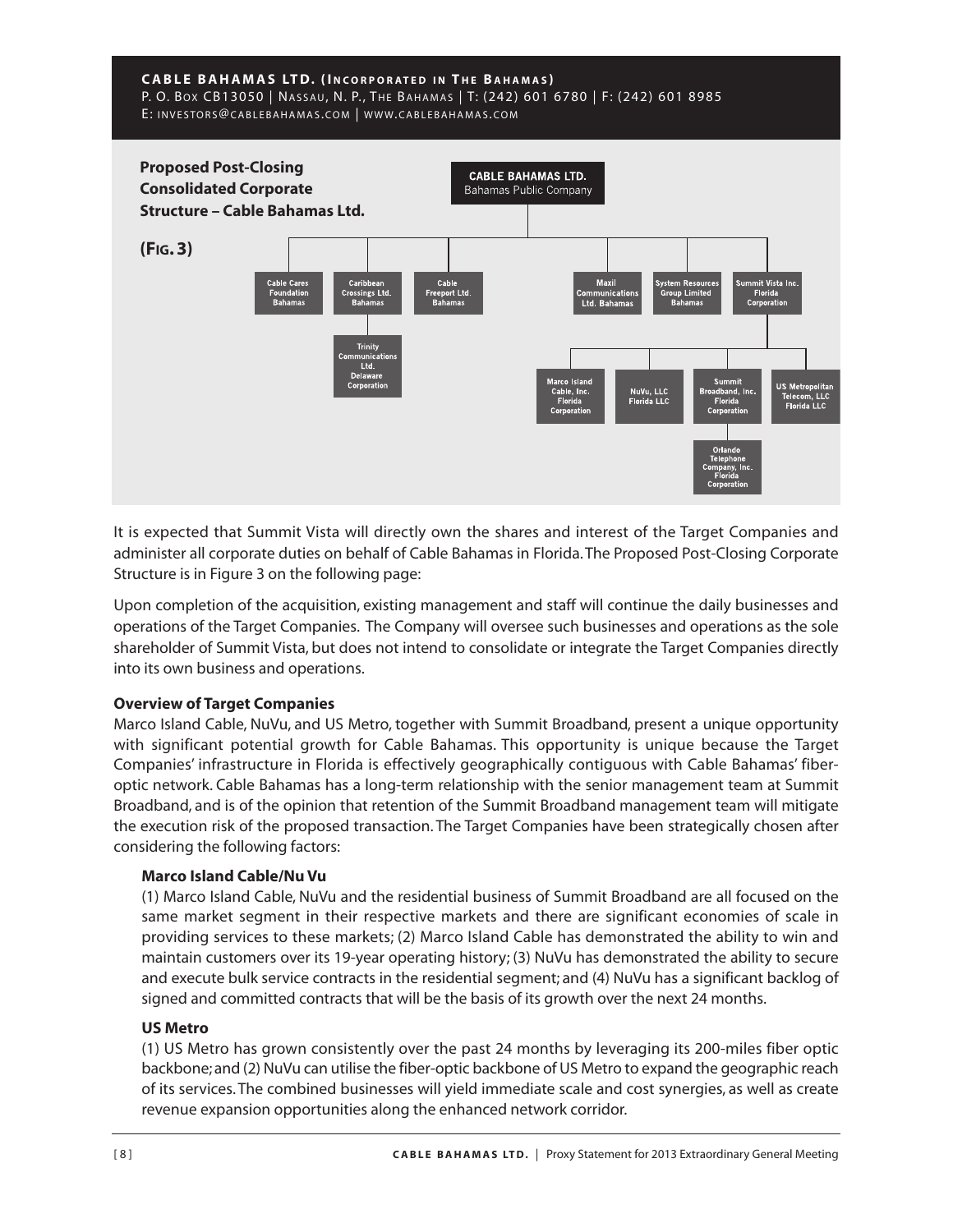#### **Summit Broadband**

(1) Summit Broadband's voice and back-office infrastructure can be utilised by Marco Island Cable, NuVu and US Metro to increase operating margins; (2) Summit Broadband has demonstrated its ability to win new customers in the hospitality sector by doubling the number of hotel rooms served during the period 2009 to 2013; and (3) Summit Broadband has increased its fiber-optic backbone from 65 miles in 2009 to 260 miles in 2013 which has enabled the company to win contracts in the enterprise, carrier and wireless backhaul business segments.

The combined businesses will also offer a platform and business model for additional acquisitions within Florida. Given that Florida's economy is at or near the bottom of the macro cycle, this creates upside for Cable Bahamas as the Florida economy continues to rebound.

#### **Target Companies Purchase Consideration**

Cable Bahamas has entered into agreements with the Target Companies. <sup>5</sup> Table 3 below reflects the status of the consideration and commitments as at record date.

| TABLE 3                          |                                          |                                                                                                                                                                                                                                                 |                                               |                                       |                                   |  |  |  |
|----------------------------------|------------------------------------------|-------------------------------------------------------------------------------------------------------------------------------------------------------------------------------------------------------------------------------------------------|-----------------------------------------------|---------------------------------------|-----------------------------------|--|--|--|
| <b>NAME OF</b><br><b>COMPANY</b> | <b>AMOUNT OF</b><br><b>CONSIDERATION</b> | <b>FORM OF</b><br><b>CONSIDERATION</b>                                                                                                                                                                                                          | <b>NON-REFUNDABLE</b><br><b>DEPOSITS [ii]</b> | <b>CBL LOANS</b><br><b>TO TARGETS</b> | <b>TERMINATION</b><br><b>FEES</b> |  |  |  |
| <b>Marco Island Cable</b>        | \$10,750,000                             | Cash                                                                                                                                                                                                                                            | \$620,000                                     | \$0                                   | \$0                               |  |  |  |
| NuVu LLC                         | \$10,750,000                             | Cash                                                                                                                                                                                                                                            | \$3,800,000                                   | \$1,200,000                           | \$0                               |  |  |  |
| US Metro [i]                     | \$23,250,000                             | Cash                                                                                                                                                                                                                                            | \$3,250,000                                   | \$0                                   | \$0                               |  |  |  |
| Summit Broadband \$54,900,000    |                                          | (a) \$7 million cash<br>(b) \$10.8 million (value of one<br>million Cable Bahamas ordinary<br>shares at trading value \$10.81 per<br>share $-$ as at June 30th 2013);<br>$(c)$ \$11.3 million, 6%, 10 yr. payment<br>in kind preference shares; | \$0                                           | \$2,250,000                           | \$500,000                         |  |  |  |
|                                  |                                          | (d)1 million warrants to acquire<br>Cable Bahamas ordinary shares at<br>\$15.00 per share expiring Dec. 31,<br>2016. Est. value \$0.2 million;                                                                                                  |                                               |                                       |                                   |  |  |  |
|                                  |                                          | (e) Earn-outs of up to \$5 million 6%,<br>10 yr. in payment in kind preferred shares;                                                                                                                                                           |                                               |                                       |                                   |  |  |  |
|                                  |                                          | (f) Assumption or redemption of<br>up to \$14.2 million of debt;                                                                                                                                                                                |                                               |                                       |                                   |  |  |  |
|                                  |                                          | (g) Reimbursement of capital<br>expenditures of \$6.4 million expended<br>between signing and closing.                                                                                                                                          |                                               |                                       |                                   |  |  |  |
| <b>TOTAL</b>                     | \$99,650,000                             |                                                                                                                                                                                                                                                 | \$7,670,000                                   | \$3,450,000                           | \$500,000                         |  |  |  |

[i] As of July 15, 2013. On August 15, 2013, the amount of consideration increases to \$23,500,000 and non-refundable deposits increases to \$3,500,000 respectively.

[ii] All deposits will be applied to the consideration on closing.

5 Summit Broadband and Summit Vista have a Term Sheet which addresses principally the consideration.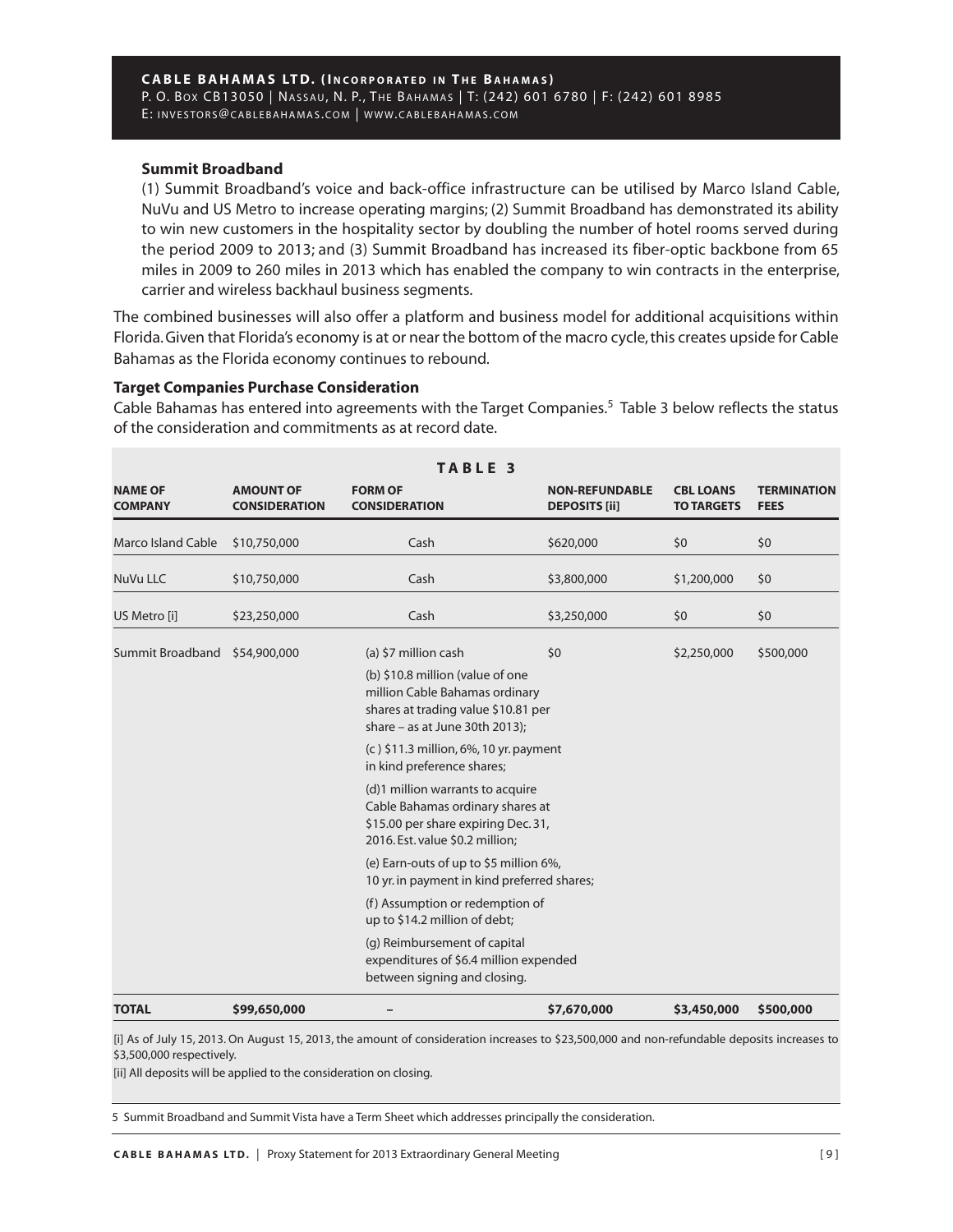**CABLE BAHAMAS LTD. (INCORPORATED IN THE BAHAMAS)** P. O. BOX CB13050 | NAS SAU, N. P., THE BAHAMAS | T: (242) 601 6780 | F: (242) 601 8985 E: INVESTORS@CABLEBAHAMAS.COM | WWW.CABLEBAHAMAS.COM

It is important to note that the proposed transaction involves the issuance of 1,000,000 ordinary shares of Cable Bahamas to Summit Broadband, and if approved, there will be a dilution of shareholders' holdings of approximately 6.8%. Further to the extent that Cable Bahamas'stock price reaches \$15.00 before December 31, 2016 and the warrants are exercised, this would represent: 1) a 39% premium to Cable Bahamas' current share price of \$10.81 (as of June 30th, 2013); 2) a \$15 million consideration to be paid to Cable Bahamas; and 3) a further 6.3% dilution. 6

# **Cable Bahamas & Summit Vista Consolidated Forecast**

Figure 4 below shows the forecast pro forma financial impact to Cable Bahamas with the completion of the acquisitions of the Target Companies. Cable Bahamas'standalone Compound Annual Growth Rate (CAGR) for revenue and EBITDA is forecast to be between 2.3% and 4.0% respectively over the noted 5-year forecast period.However,with the inclusion of the Target Companies,the forecast CAGR for revenue and EBITDA would be 9.6% and 11.8% respectively.



6 These are the maximum figures for the premium and the possible dilution of shareholders' holdings and the actual figures may be less if Cable Bahamas'stock price is less than \$15.00 as at December 31, 2016.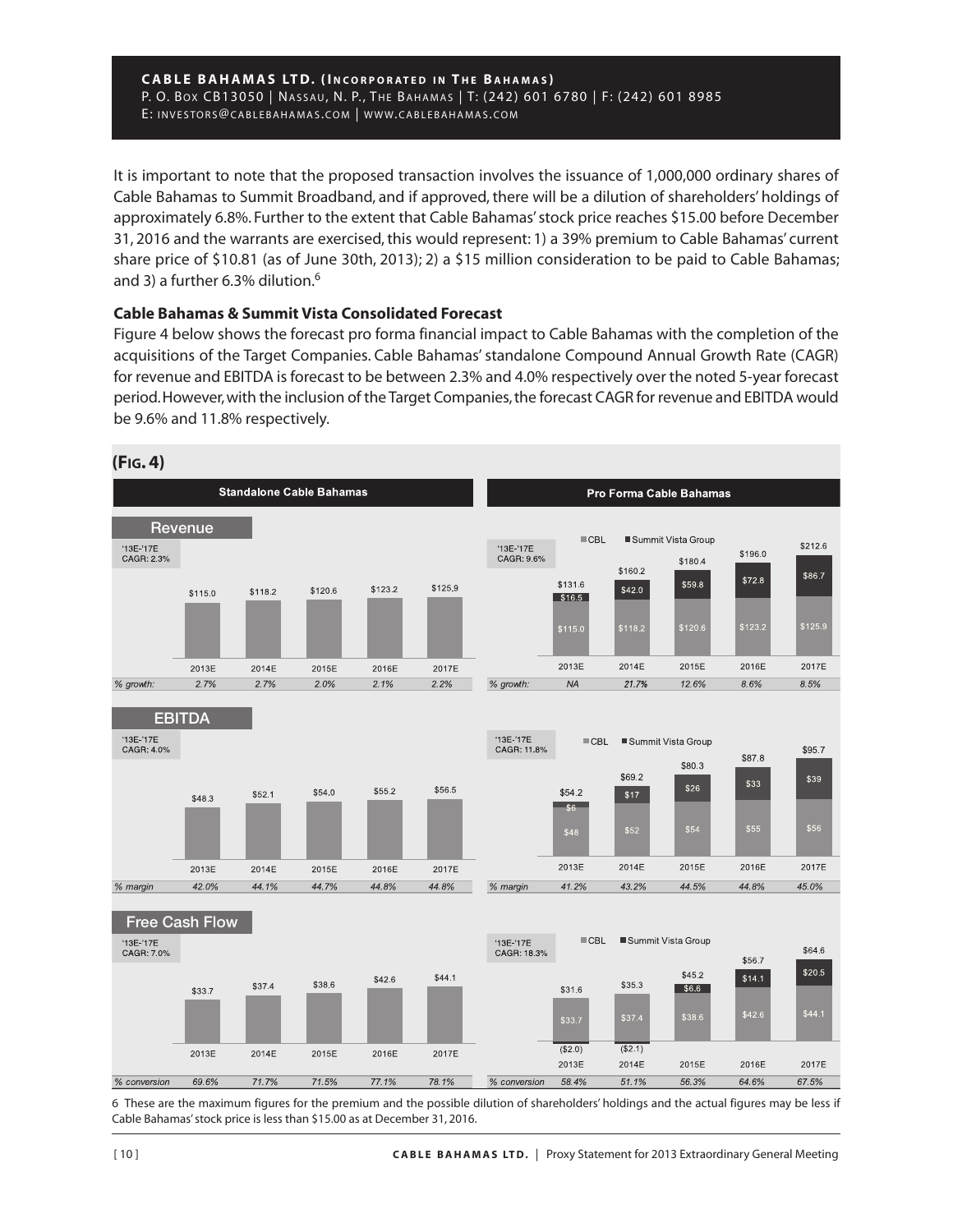### **Financing**

Cable Bahamas' existing financing partners, Royal Bank of Canada and Scotiabank (Bahamas) Ltd., have agreed to refinance the current senior secured credit facility and have invited additional financing partner CoBank to join their syndicate. CoBank provides services to agribusinesses and rural power, water and communications providers in all 50 states of the United States of America (www.cobank.com).

The proposed \$135 million, 5-year senior facility will comprise a \$15 million revolving credit facility, a \$100 million term credit facility and a \$20 million incremental credit facility.This will replace Cable Bahamas'current \$105 million credit facility. The new senior credit facility will be collateralised with the assets of the Target Companies as well asthe assets of Cable Bahamas and itssubsidiaries.The other terms and conditions do not diverge significantly from the terms and conditions of Cable Bahamas existing banking facility.

The Company's total debt leverage ratio (total debt/EBITDA) will increase from its current position of 2.0 to 3.1 times at closing of the transaction when new debt will be taken on.The ratio will be reduced to under 1.0 times through the end of the forecast period.

# **Regulatory Approvals**

The transaction requires approvals from the Securities Commission of The Bahamas and The Central Bank of The Bahamas. An application is pending before both agencies. The necessary approvals from the Federal Communications Commission have been obtained. Upon completion of the transaction, there are notification requirements in the United States that will be met.

# **DIRECTORS'APPROVAL AND CERTIFICATE**

The contents and the sending of this Proxy Statement and Proxy Form have been approved by the Board of Directors of the Company. The foregoing contains no untrue statement of a material fact and does not omit to state a material fact that is required to be stated or that is necessary to make a statement not misleading in light of the circumstances in which it was made.

Dated at the City of Nassau, New Providence Island, in the Commonwealth of The Bahamas this 9th day of July 2013.

**Anthony Butler Judith Smith** Director  $\vee$  Secretary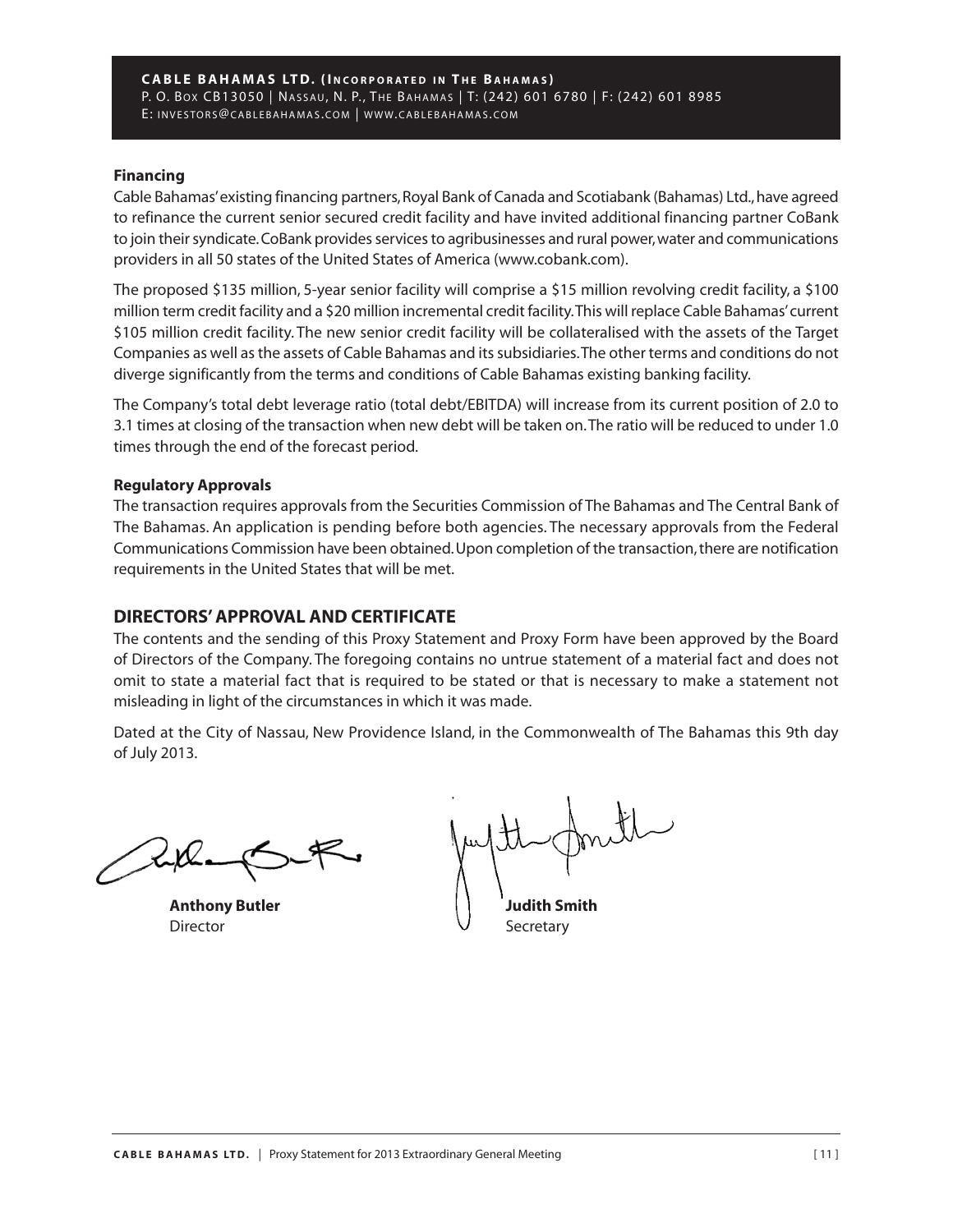#### **CABLE BAHAMAS LTD. (INCORPORATED IN THE BAHAMAS)** P. O. BOX CB13050 | NAS SAU, N. P., THE BAHAMAS | T: (242) 601 6780 | F: (242) 601 8985 E: INVESTORS@CABLEBAHAMAS.COM | WWW.CABLEBAHAMAS.COM

**NOTES**